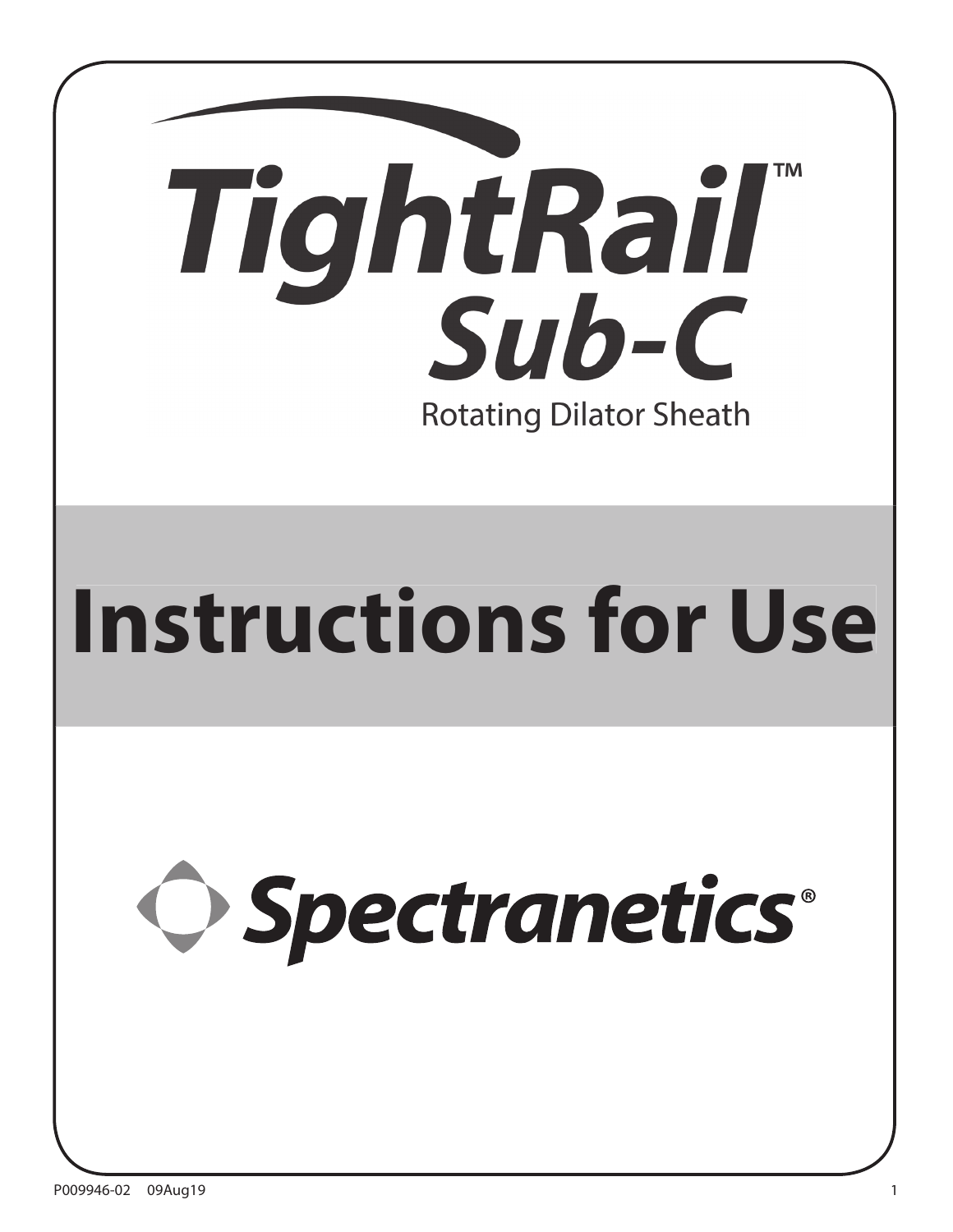| Spectranetics <sup>®</sup> | TightRail Sub-C™<br><b>Rotating Dilator Sheath</b> | Instructions for Use |
|----------------------------|----------------------------------------------------|----------------------|
|----------------------------|----------------------------------------------------|----------------------|

# **Instructions for Use - Sections by Language**

| Pq | Language | <b>Instructions for Use</b> |                      |
|----|----------|-----------------------------|----------------------|
|    | English  | English                     | Instructions for Use |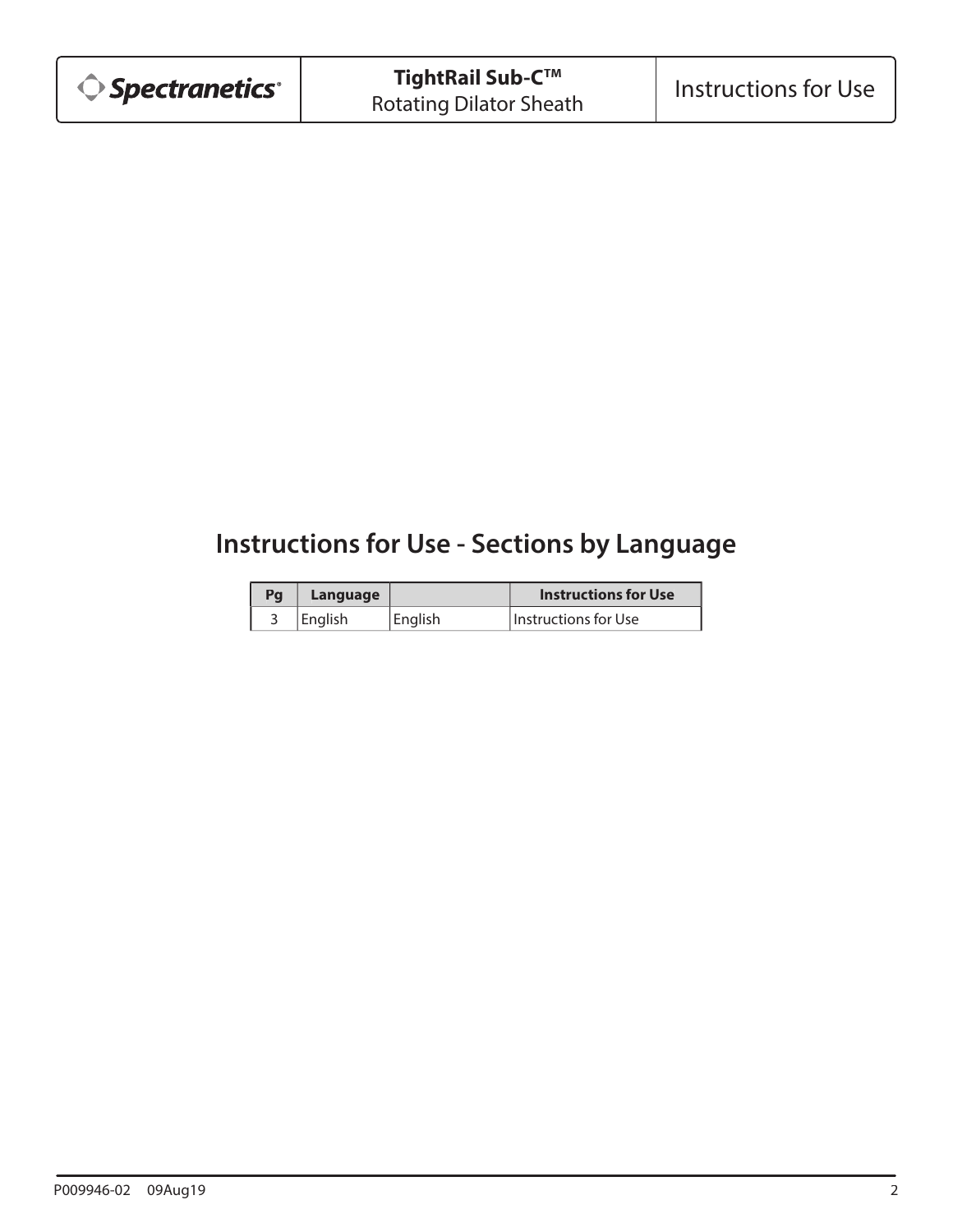

#### **English / English**

#### **Table of Contents**

| 1.  |  |
|-----|--|
| 2.  |  |
| 3.  |  |
| 4.  |  |
| 5.  |  |
| 6.  |  |
| 7.  |  |
| 8.  |  |
| 9.  |  |
| 10. |  |
| 11. |  |
| 12. |  |

#### **1. DEVICE DESCRIPTION**

The TightRail Sub-C Rotating Dilator Sheath (TightRail Sub-C sheath) is an intra-operative device designed to facilitate the percutaneous removal of cardiac leads from the vasculature. TightRail Sub-C sheath is used in conjunction with conventional lead extraction tools (e.g., locking stylets, outer sheaths). The components of the Spectranetics TightRail Sub-C sheath include an inner and outer shaft and a handheld drive mechanism (Figure 1.).



#### **Figure 1. TightRail Sub-C Sheath Device**

The inner shaft (drive shaft) is able to rotate within the outer shaft to activate the rotary dilating feature at the tip.

The stationary outer shaft is contained within a polymer jacket. The handheld drive mechanism attached to the proximal end of the device is used to rotate the inner shaft. Rotation of the distal cam of the inner shaft causes dilation of the tissue and fibrous attachments surrounding the lead facilitating the removal of said lead.

An outer sheath is provided that can be used in conjunction with the device to support the device shaft facilitating additional tissue dilation effect and serve as a conduit for re-implant.

The package includes one 9F, one 11F, or one 13F TightRail Sub-C sheath and one compatible support outer sheath.

#### **Use with other devices**

The TightRail Sub-C Sheath may be used in conjunction with the Spectranetics Lead Locking Device (LLD™). Follow the "Instructions for Use" for other devices used. Table 1 provides TightRail Sub-C Sheath models and sizing specifications.

#### **Table 1. Model Specifications**

| <b>Model</b><br><b>Number</b> | <b>Tip Inner Diameter</b> |       |      | <b>Device Outer Diameter</b> |       |      | <b>Outer Sheath Inner Diameter</b> |       |      |
|-------------------------------|---------------------------|-------|------|------------------------------|-------|------|------------------------------------|-------|------|
|                               | (F)                       | (in.) | (mm) | (F)                          | (in.) | (mm) | (F)                                | (in.) | (mm) |
| 560-009                       | 9.1                       | 0.119 | 3.0  | 14.4                         | 0.187 | 4.8  | 15.9                               | 0.207 | 5.2  |
| 560-011                       | 11.1                      | 0.145 | 3.6  | 16.4                         | 0.213 | 5.5  | 17.9                               | 0.233 | 5.9  |
| 560-013                       | 13.1                      | 0.171 | 4.3  | 18.4                         | 0.239 | 6.7  | 19.9                               | 0.259 | 6.5  |

#### **2. INDICATIONS FOR USE**

The TightRail Sub-C Rotating Dilator Sheath is intended for use in patients requiring the percutaneous dilation of tissue to facilitate removal of cardiac leads.

#### **3. CONTRAINDICATIONS**

### None known.

#### **4. WARNINGS**

- Lead removal devices should be used at institutions with cardiothoracic surgical capabilities by physicians knowledgeable in the techniques and devices for lead removal. Complication prevention and management protocols should be in place and routinely practiced. The recommendations for lead management of the Heart Rhythm Society<sup>1</sup> (HRS) and European Heart Rhythm Association<sup>2</sup> (EHRA) are highly recommended for best results.
- When using a locking stylet:
	- Do not abandon a lead in a patient with a locking stylet still in place inside the lead. Severe vessel or endocardial wall damage may result from the stiffened lead or from fracture or migration of the abandoned stylet wire.
	- Do not apply weighted traction to an inserted locking stylet as myocardial avulsion, hypotension, or venous wall tearing may result
	- Be aware that leads with a J-shape retention wire occupying their inner lumen (rather than being outside of the coil) may not be compatible with the locking stylet. Insertion of the locking stylet into such a lead may result in protrusion and possible migration of the J-shape retention wire.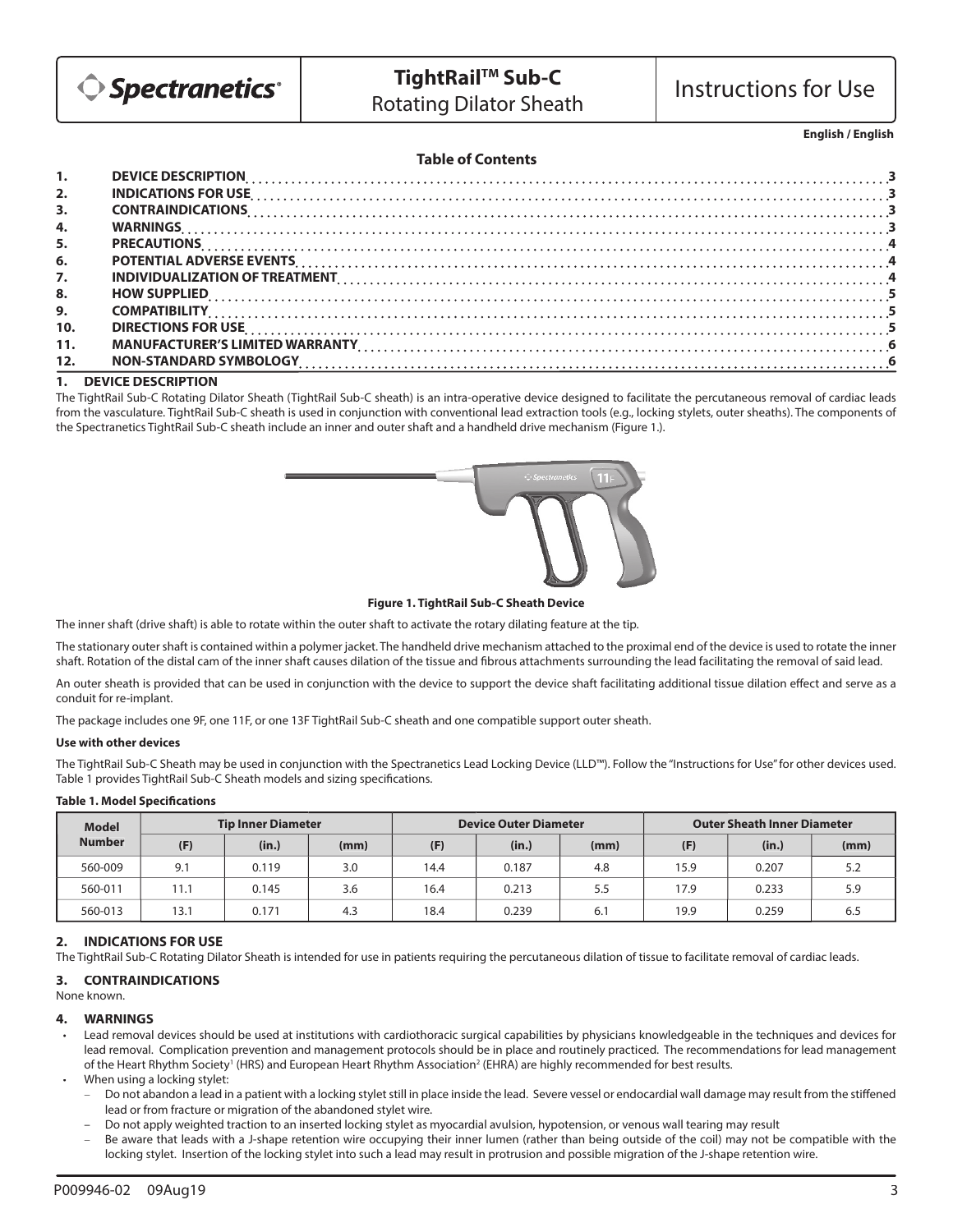

## Instructions for Use

Rotating Dilator Sheath

#### **English / English**

- Do not insert more than one TightRail Sub-C sheath or outer sheath into a vein at a time. Do not insert more than one lead into a TightRail Sub-C device at a time. Severe vessel damage, including venous wall laceration requiring surgical repair may occur.
- Maintain appropriate traction on the lead being extracted during advancement of the TightRail Sub-C sheath or outer sheath.
- The TightRail Sub-C sheath should only be used to minimally enter the vessel. Do not attempt to enter the SVC structure or attempt to navigate the TightRail Sub-C sheath into bends beyond the convergence of the innominate and brachiocephalic veins as vessel wall or cardiac lead damage may occur.
- Excessive advancement force may result in device or vessel wall damage.

#### **5. PRECAUTIONS**

- Thoroughly review the package insert for conventional lead extraction tools before attempting to use the TightRail Sub-C sheath.
- Do not re-sterilize or reuse this device, as these actions can compromise device performance or increase the risk of cross-contamination due to inappropriate reprocessing.
- Reuse of this single use device could lead to serious patient injury or death and voids manufacturer warranties.
- Do not use the TightRail Sub-C sheath if the tamper-evident seal is broken.
- Do not use the TightRail Sub-C sheath if any component has been damaged.
- Prior to the procedure, evaluate the physical dimensions of the lead in relation to the specifications of the dilator sheath to determine compatibility.
- Due to rapidly evolving lead technology, this device may not be suitable for dilation of tissue around all types of leads. If there are questions or concerns regarding compatibility of this device with particular leads, contact the lead manufacturer.
- Do not pull on the lead because it may stretch, distort, or break, making subsequent removal more difficult. Damage to a lead may prevent passage of a lead locking device through the lumen and/or make dilation of scar tissue more difficult.
- When the TightRail Sub-C sheath is in the body, it should be manipulated only under fluoroscopic observation with radiographic equipment that provides high quality images.
- As in all extraction procedures using sheaths, use proper sheath technique. Maintain sturdy traction and a stable "rail" position with the lead while keeping coaxial alignment of the TightRail Sub-C sheath to minimize the risk of vessel wall damage.
- When advancing an outer sheath around a bend, keep the point of the sheath's beveled tip oriented toward the inside of the bend.
- Advancing the TightRail Sub-C sheath through heavily calcified tissue may require more activations of the dilating mechanism than through fibrous scar overgrowth.
- If unable to advance the TightRail Sub-C sheath despite repeated activations of the dilating mechanism, consider an alternate approach. Be prepared to upsize to a larger TightRail Sub-C sheath, move to another lead, try a femoral approach or consider an open procedure.
- Excessive advancement force may cause temporary binding of the device mechanism.
- If the lead breaks, evaluate fragment for retrieval.
- If hypotension develops, rapidly evaluate; treat as appropriate.
- When removing a chronic pacing lead, be aware that if it is freed spontaneously during the extraction procedure, the lead tip may become trapped in the upper vasculature. Dilator sheaths, advanced at least to the innominate vein, are often necessary to extract the lead tip through the scar tissue at the site of venous entry, and to avoid a venotomy.
- If selectively removing leads with the intent to leave one or more chronic leads implanted intact, the non-targeted leads must be subsequently tested to ensure that they were not damaged or dislodged during the procedure.
- If the TightRail Sub-C sheath is removed from the body for any reason, thoroughly flush the device shaft, inner lumen and tip with saline to remove particles and prevent blood from sticking before reinserting the TightRail Sub-C sheath back into the patient.
- If the TightRail Sub-C sheath becomes kinked or damaged during use as evidenced by fluoroscopy, it is recommended to discontinue use of the device. Weigh the relative risks and benefits of device removal versus continued use.

#### **6. POTENTIAL ADVERSE EVENTS**

Potential adverse events related to the procedure of intravascular removal of leads include (listed generally in order of increasing potential effect):

- Dislodging or damaging non-targeted lead
- Chest wall hematoma
- **Thrombosis**
- **Arrhythmias**
- **Bacteremia**
- **Hypotension**
- Pneumothorax
- Migrating fragment from lead
- Migration of vegetation from lead
- Pulmonary embolism
- Laceration or tearing of vascular structures or the myocardium
- **Hemopericardium**
- Cardiac tamponade
- Hemothorax
- **Stroke**
- Death

#### **7. INDIVIDUALIZATION OF TREATMENT**

Weigh the relative risks and benefits of intravascular lead removal procedures in cases when:

- Dual coil ICD leads are being removed with proximal coil located in SVC
- The lead to be removed has a sharp bend or evidence of fracture
- The lead shows evidence of insulation disintegration raising the concern of pulmonary embolism
- Vegetations are attached directly to the lead body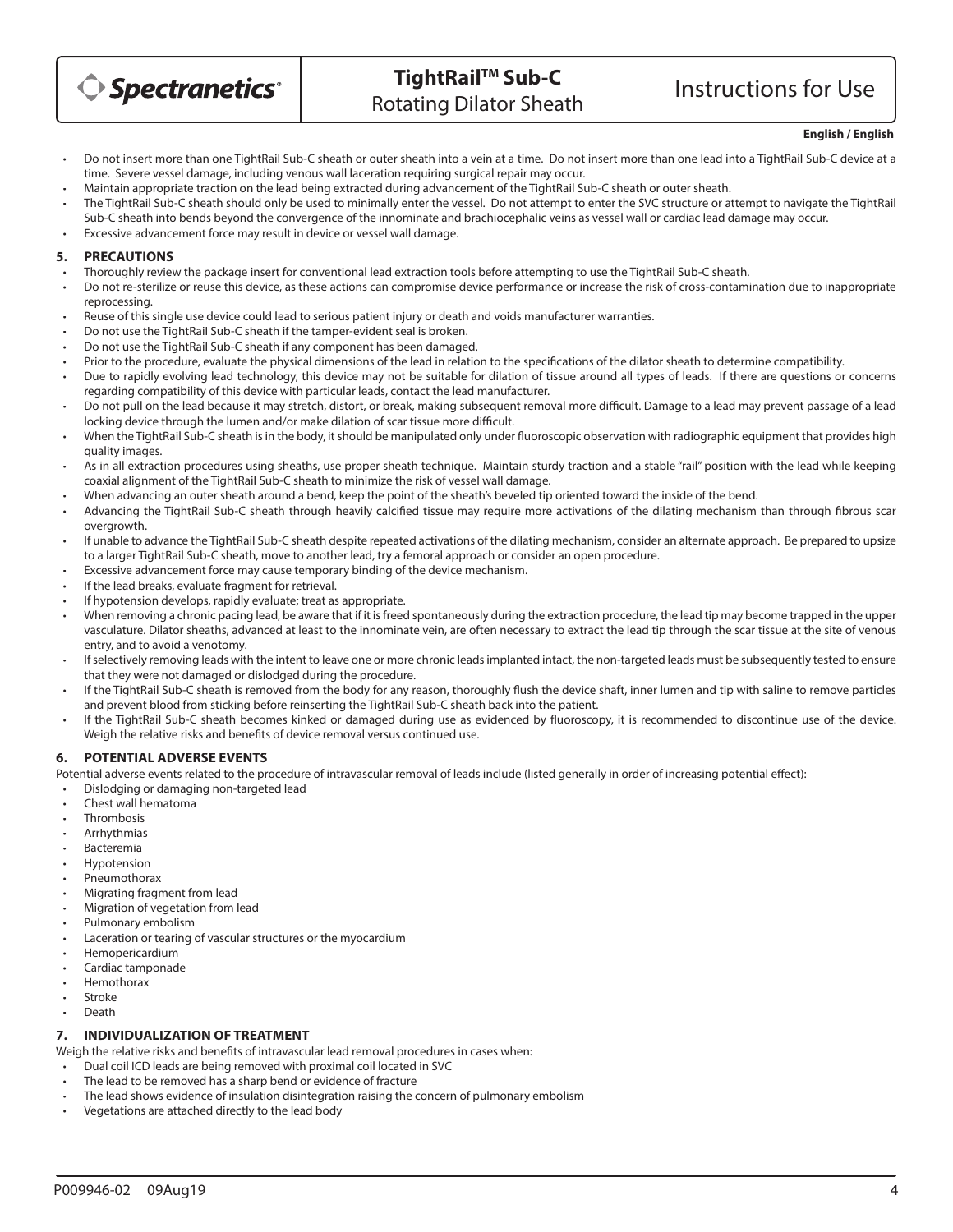

**English / English**

### **8. HOW SUPPLIED**

#### **8.1 Sterilization**

- For single use only. Not for re-sterilization or reprocessing.
- Ethylene Oxide Sterilized
- Non-pyrogenic
- Sterility guaranteed if package is unopened and undamaged.
- Store device in a dry cool place (below 60° C / 140° F) until use.

#### **8.2 Inspection Prior to Use**

• Before use, visually inspect the sterile package to ensure that seals have not been broken. All equipment to be used for the procedure, including the TightRail Sub-C sheath, should be examined carefully for defects. Examine the TightRail Sub-C sheath for kinks or other damage. Do not use the product if it is damaged or if the Use-by Date has been exceeded.

#### **9. COMPATIBILITY**

Information for determining TightRail Sub-C sheath dimensional compatibility is shown in Table 1.

#### **10. DIRECTIONS FOR USE**

#### **10.1 Procedure Set Up**

#### **TightRail Sub-C Sheath Preparations:**

Using sterile technique, open the sterile package. Remove the lid from the tray and gently lift the device from the tray while supporting the handle and shaft.

#### **Patient Preparations:**

- 1. Obtain a thorough patient history, including patient blood type. Appropriate blood products should be readily available.
- 2. Determine the manufacturer, model number and implant date of the lead to be removed. Perform radiographic/echocardiographic evaluation of lead condition, type and position.
- 3. Use a procedure room that has high quality fluoroscopy, pacing equipment, defibrillator, and thoracotomy and pericardiocentesis trays.
- 4. Prep and drape the patient's chest for possible thoracotomy; prep and drape the patient's groin for a possible femoral approach extraction procedure.
- 5. Arrange for immediate surgical back-up.
- 6. Establish back-up pacing as needed.
- 7. Have available additional TightRail Sub-C sheaths, other sheaths, locking stylets, stylets to unscrew active fixation leads, snares (femoral workstation) and any other accessory equipment deemed necessary.

#### **10.2 Clinical Technique**

- 1. Patients are prepared for multiple lead extraction approaches, including an emergency cardiac surgical intervention. Preparations may include: general endotracheal anesthesia or conscious sedation, shave and preparation of both the chest and groin areas, ECG monitoring, insertion of an arterial line and a Foley catheter, presence of instruments for pacing and defibrillation, an electrosurgical unit, and a sternal saw for emergencies.
- 2. A temporary pacing lead is inserted in all patients needing a pacemaker. An exception is made for patients with an implanted permanent pacemaker whose leads are not to be extracted.
- 3. Fluoroscopy will be used to monitor all transvenous maneuvers.
- 4. Expose the proximal end of the lead and sever any suture holding the anchoring sleeve suture. Debride overgrowth from the lead as required to expose the venous entry site.
- 5. For active fixation leads, unscrew the lead helix.
- 6. Sever the lead terminal pin connector and remove the anchoring sleeve.
- 7. Insert a Lead Locking Device into the lead as distal as possible and deploy the locking mechanism. Secure appropriate lengths of suture material to the proximal end of the lead insulation and high voltage cables to provide additional traction.
- 8. Hydrate the inner lumen of the TightRail Sub-C sheath and wet the outer jacket.
- 9. If using an outer sheath, flush the inner lumen and place over the TightRail Sub-C sheath.
- 10. Support the handle and shaft of the TightRail Sub-C device while loading the device onto the locking stylet and target lead.
- 11. Extraction technique:
	- a. Apply sturdy traction on the lead and/or its locking stylet to maintain a stable "rail" position with the lead while keeping coaxial alignment of the TightRail Sub-C sheath. This is critical to safe passage of the TightRail Sub-C sheath over the lead. If traction is inadequate, the lead may buckle, precluding the TightRail Sub-C sheath from advancing along the appropriate path.
	- b. With the lead in tension, advance the TightRail Sub-C sheath over the lead until an obstruction is met. When using an outer sheath, use an "inchworm" technique to alternately advance the outer sheath and the TightRail Sub-C sheath over the lead.
	- c. Use the following guidelines to determine if a tissue obstruction is met:
		- The TightRail Sub-C sheath will not advance into the vein.
		- The TightRail Sub-C sheath bows when longitudinal pressure is applied.
		- Fluoroscopy shows that the sheath tip does not advance relative to the lead body.
		- Fluoroscopy shows that the TightRail Sub-C sheath tip is not caught on a lead electrode, a lead bend, or another lead.
	- d. When an obstruction is met and the TightRail Sub-C sheath cannot be advanced:
		- Use AP and oblique fluoroscopic views to ensure that the tip of the TightRail Sub-C sheath is aligned and coaxial with the longitudinal axis of the lead.
		- If the optional outer sheath is being used,retract the outer sheath so that its distal end does not overlap the tip of the TightRail Sub-C sheath. Press the TightRail Sub-C sheath gently into the obstructing tissue.
		- Use gentle pressure on the TightRail Sub-C sheath to advance the device while squeezing the trigger to activate the inner shaft's dilating mechanism. Apply traction to the locking stylet while advancing and dilating tissue.
		- With each full squeeze of the trigger, the dilating mechanism will extend, rotate, and retract. The dilating mechanism retracts into the sheath tip when the trigger is fully released.
		- If the trigger is partially squeezed the rotational direction of the dilation mechanism may not change directions.
		- Return the trigger to a fully forward position between each subsequent squeeze.
		- When the TightRail Sub-C sheath breaks through the obstruction you may stop activating the dilating mechanism while advancing to the next point of binding tissue.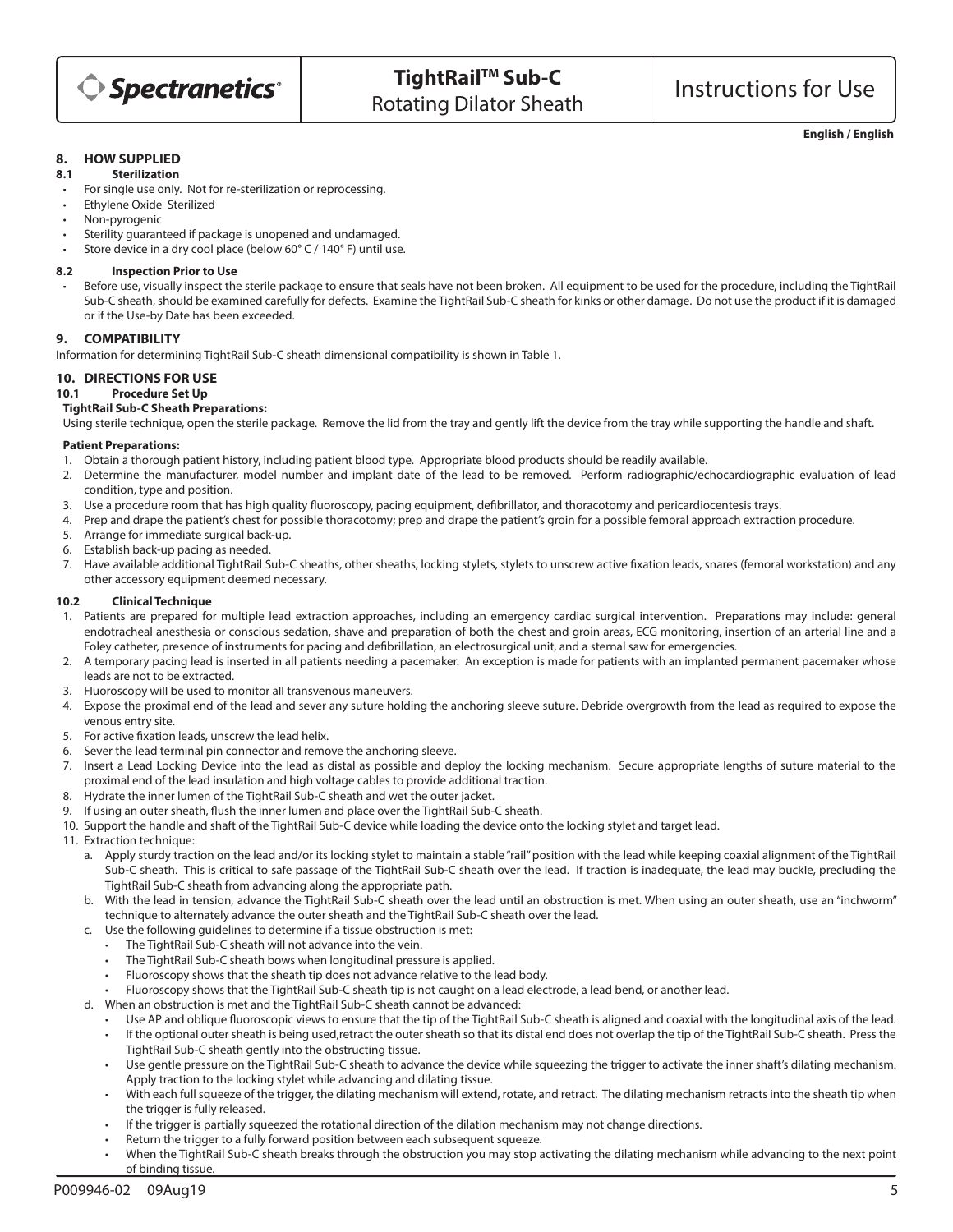

## Instructions for Use

Rotating Dilator Sheath

#### **English / English**

- Monitor all device maneuvers and activations by fluoroscopy.
- If needed, advance the outer sheath to the new position of the TightRail Sub-C sheath.
- e. If the traction device unlocks its grip on the lead, it is necessary to remove the TightRail Sub-C sheath and outer sheath, and apply a new traction device, before proceeding again with the TightRail Sub-C sheath.
- f. After the resistance has been relieved, advance the TightRail Sub-C sheath and optional outer sheath to the next desired location or point of resistance on the lead and repeat the process as described in 11 (a-d) above.
- 12. Withdrawal of the TightRail Sub-C sheath and outer sheath can be accomplished at any time during the procedure. If the lead is free, it should be drawn into the TightRail Sub-C sheath before the lead, the TightRail Sub-C sheath, and the outer sheath are removed from the body.
- 13. If the lead is not removed from the vessel with gentle pulling and use of the TightRail Sub-C sheath, exchange the TightRail Sub-C sheath for an appropriately sized full-length sheath to complete the extraction.
- 14. To retain venous access for re-implant, keep the outer sheath in place for guidewire insertion when removing lead and TightRail Sub-C sheath. Remove the outer sheath from the body after guidewire is inserted. If an outer sheath is not used, remove the lead through the TightRail Sub-C sheath, keeping the TightRail Sub-C sheath in place for guidewire insertion. Remove the TightRail Sub-C sheath device from the body after guidewire is inserted.
- 15. At the completion of the extraction, withdraw the TightRail Sub-C sheath and outer sheath from the patient and inspect the TightRail Sub-C sheath for damage prior to any additional use.
- 16. Dispose of the used products according to local biological handling and disposal procedures.

#### **References**

- 1. Wilkoff B.L., et al. Transvenous Lead Extraction: Heart Rhythm Society Expert Consensus on Facilities, Training, Indications, and Patient Management. Heart Rhythm. July 2009.
- 2. Deharo J.C., et al. Pathways for training and accreditation for transvenous lead extraction: a European Heart Rhythm Association position paper. Europace (2012) 14, 124-134
- 3. Verma A, Wilkoff BL. Intravascular pacemaker and defibrillator lead extraction: A state-of-the-art review. Heart Rhythm, Vol. 1, No. 6, December 2004; 739-745.
- 4. Smith HJ, et al. Five-years experience with intravascular lead extraction. PACE 1994; 17:2016-2020.
- 5. Byrd CL, et al. Lead extraction: indications and techniques. Cardiol Clin 1992: 10:735-748.
- 6. Byrd CL, et al. Intravascular techniques for extraction of permanent pacemaker leads. J Thorac Cardiovasc Surg 1991:101:989-997.
- 7. Byrd CL, et al. Intravascular lead extraction using Locking Stylets and sheaths. PACE 1990: 13:1871-1875.

#### **11. MANUFACTURER'S LIMITED WARRANTY**

Manufacturer warrants that the TightRail Sub-C sheath is free from defects in material and workmanship when used by the stated "Use By" date and when package is unopened and undamaged immediately before use. Manufacturer's liability under this warranty is limited to replacement or refund of the purchase price of any defective TightRail Sub-C sheath. Manufacturer will not be liable for any incidental, special, or consequential damages resulting from use of the TightRail Sub-C sheath. Damage to the TightRail Sub-C sheath caused by misuse, alteration, improper storage or handling, or any other failure to follow these Instructions for Use will void this limited warranty. THIS LIMITED WARRANTY IS EXPRESSLY IN LIEU OF ALL OTHER WARRANTIES, EXPRESS OR IMPLIED, INCLUDING THE IMPLIED **WARRANTY OF MERCHANTABILITY OR FITNESS FOR A PARTICULAR PURPOSE.** No person or entity, including any authorized representative or reseller of Manufacturer, has the authority to extend or expand this limited warranty and any purported attempt to do so will not be enforceable against Manufacturer.

#### **12. NON-STANDARD SYMBOLOGY**

| <b>Tip Inner Diameter</b>                                                                   | ۴          | <b>Working Length</b> |  |  | <b>Device Outer Diameter</b> |                |
|---------------------------------------------------------------------------------------------|------------|-----------------------|--|--|------------------------------|----------------|
| Quantity                                                                                    | <b>OTY</b> | <b>Size</b>           |  |  |                              |                |
| Caution: Federal (USA) law restricts this device to sale by or on the order of a physician. |            |                       |  |  |                              | <b>Rx ONLY</b> |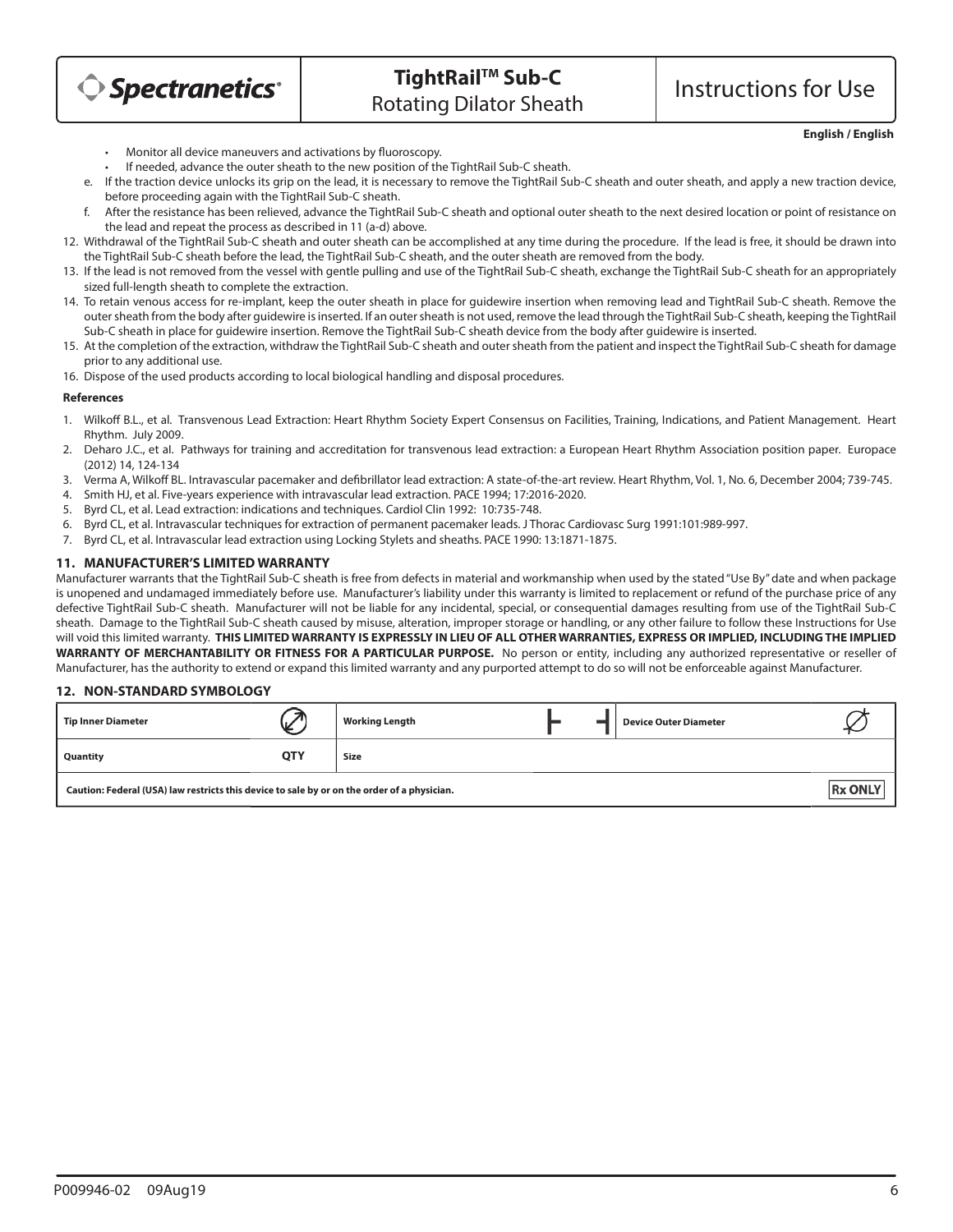# **THIS PAGE LEFT INTENTIONALLY BLANK**